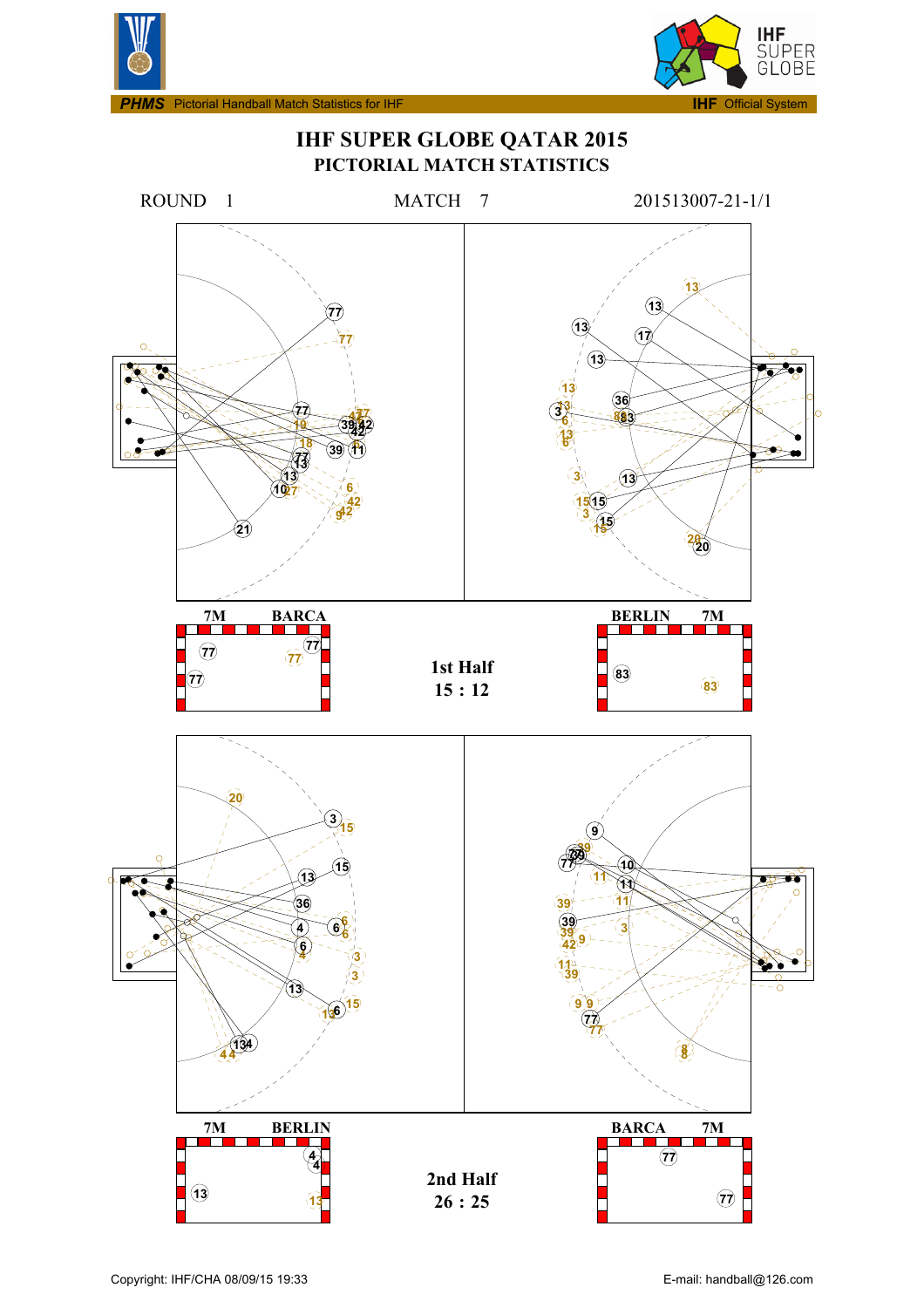



**PHMS** Pictorial Handball Match Statistics **INF** Official System

# **IHF SUPER GLOBE QATAR 2015**

INDV/TEAM MATCH STATISTICS

| <b>MEN</b>     | <b>OFFICIAL</b><br><b>HANDBALL</b>                  |                      | <b>SEMI-FINAL</b><br>ROUND <sub>1</sub> |              |              |              | <b>GROUP</b><br>MATCH 7 | $\times$               |       |              |                |                 |                |              | 201513007-14-1/2<br>08/09/2015 18:00 | Duhail   |
|----------------|-----------------------------------------------------|----------------------|-----------------------------------------|--------------|--------------|--------------|-------------------------|------------------------|-------|--------------|----------------|-----------------|----------------|--------------|--------------------------------------|----------|
| No.            | Name                                                | <b>Field</b><br>Shot | Line<br>Shot                            | Wing<br>Shot | Fast<br>Brk. | Brk.<br>Thr. | Free<br>Thr.            | 7 <sub>m</sub><br>Thr. | Total | Rate<br>$\%$ |                | ASST. ERR. WAR. |                | $2^{\prime}$ | D+DR TIME                            |          |
|                | <b>FUCHSE BERLIN(GER)(BERLIN)</b><br>(COURT PLAYER) |                      |                                         |              |              |              |                         |                        |       |              |                |                 |                |              |                                      |          |
| 3              | <b>WIEDE Fabian</b>                                 | 2/6                  |                                         |              |              |              |                         |                        | 2/6   | 33.3%        |                |                 |                | $\mathbf{1}$ |                                      | 00:37:58 |
| 4              | <b>ELISSON Bjarki</b>                               |                      | 1/1                                     | 1/3          | 0/1          |              |                         | 2/2                    | 4/7   | 57.1%        |                | $\mathbf{1}$    |                |              |                                      | 00:29:38 |
| 5              | <b>FRITZ Fynn Ole</b>                               |                      |                                         |              |              |              |                         |                        |       | 0.0%         |                |                 |                |              |                                      | 00:05:40 |
| 6              | <b>VUKOVIC Drago</b>                                | 1/5                  | 1/1                                     |              | 1/1          |              |                         |                        | 3/7   | 42.9%        | $\mathbf{1}$   | $\mathbf{1}$    | $\mathbf{1}$   |              |                                      | 00:44:15 |
| $\overline{7}$ | <b>STRUCK Kevin</b>                                 |                      |                                         |              |              |              |                         |                        |       | 0.0%         |                |                 |                |              |                                      | 00:00:00 |
| 10             | <b>GOJUN Jakov</b>                                  |                      |                                         |              |              |              |                         |                        |       | 0.0%         |                |                 | $\mathbf{1}$   |              |                                      | 00:16:57 |
| 11             | <b>VRAZALIC Faruk</b>                               |                      |                                         |              |              |              |                         |                        |       | 0.0%         |                |                 |                |              |                                      | 00:14:16 |
| 12             | HEINEVETTER S.                                      |                      |                                         |              |              |              |                         |                        |       | 0.0%         |                |                 |                |              |                                      | 00:00:18 |
| 13             | <b>NENADIC Petar</b>                                | 2/6                  |                                         | 1/1          | 1/1          | 3/4          |                         | 1/2                    | 8/14  | 57.1%        | $\overline{2}$ | $\mathbf{3}$    |                |              |                                      | 00:35:31 |
| 15             | TONNESEN K. R.                                      | 3/7                  |                                         |              |              |              |                         |                        | 3/7   | 42.9%        |                |                 |                | $\mathbf{1}$ |                                      | 00:17:42 |
| 17             | PLAZA J. Ignacio                                    |                      |                                         |              | 1/1          |              |                         |                        | 1/1   | 100%         |                |                 |                |              |                                      | 00:14:42 |
| 20             | <b>WEYHRAUCH Willy</b>                              |                      |                                         | 1/3          |              |              |                         |                        | 1/3   | 33.3%        |                |                 |                |              |                                      | 00:54:33 |
| 23             | <b>SCHADE Moritz</b>                                |                      |                                         |              |              |              |                         |                        |       | 0.0%         |                |                 |                |              |                                      | 00:00:00 |
| 36             | <b>NIELSEN Jesper</b>                               |                      | 2/2                                     |              |              |              |                         |                        | 2/2   | 100%         | $\mathbf{1}$   |                 |                | 1            |                                      | 00:43:01 |
| 71             | <b>STOCHL Petr</b>                                  |                      |                                         |              |              |              |                         |                        |       | 0.0%         |                | $\mathbf{1}$    |                |              |                                      | 00:59:42 |
| 83             | PETERSEN F.                                         |                      | 1/2                                     |              |              |              |                         | 1/2                    | 2/4   | 50.0%        | 1              | 1               |                |              |                                      | 00:27:38 |
|                | <b>Total</b>                                        | 8/24                 | 5/6                                     | 3/7          | 3/4          | 3/4          |                         | 4/6                    | 26/51 | 51.0%        | 5              | $\overline{7}$  | $\overline{2}$ | $\mathbf{3}$ |                                      |          |
|                | (GOALKEEPER)                                        |                      |                                         |              |              |              |                         |                        |       |              |                |                 |                |              |                                      |          |
| 12             | <b>HEINEVETTER S.</b>                               |                      |                                         |              |              |              |                         | 0/1                    | 0/1   | 0.0%         |                |                 |                |              |                                      | 00:00:18 |
| 71             | STOCHL Petr                                         | 13/25                | 1/4                                     | 2/3          | $2/5$        | 0/1          |                         | 1/5                    | 19/43 | 44.2%        |                | 1               |                |              |                                      | 00:59:42 |
|                | <b>Total</b>                                        | 13/25                | 1/4                                     | 2/3          | 2/5          | 0/1          |                         | 1/6                    | 19/44 | 43.2%        |                | $\mathbf{1}$    |                |              |                                      |          |

### **COURT PLAYER: GOALS/SHOTS GOALKEEPER: SAVED/SHOTS**

| <b>TEAM TOTALS</b> | <b>GOALS</b> | <b>SAVED</b> | <b>MISSED</b> | <b>POST</b> | <b>BLOCKED</b> | <b>TOTAL</b>   | $RATE(\%)$ |
|--------------------|--------------|--------------|---------------|-------------|----------------|----------------|------------|
| Field Shot         | 8            | 8            | 3             |             | 5              | 24             | 33.3%      |
| Line Shot          | 5            |              |               |             |                | 6              | 83.3%      |
| Wing Shot          | 3            | 2            |               |             |                |                | 42.9%      |
| <b>Fastbreak</b>   | 3            |              |               |             |                | $\overline{4}$ | 75.0%      |
| Breakthrough       | 3            |              |               |             |                | 4              | 75.0%      |
| <b>Free Throw</b>  |              |              |               |             |                |                | 0.0%       |
| 7M-Throw           | 4            | っ            |               |             |                | 6              | 66.7%      |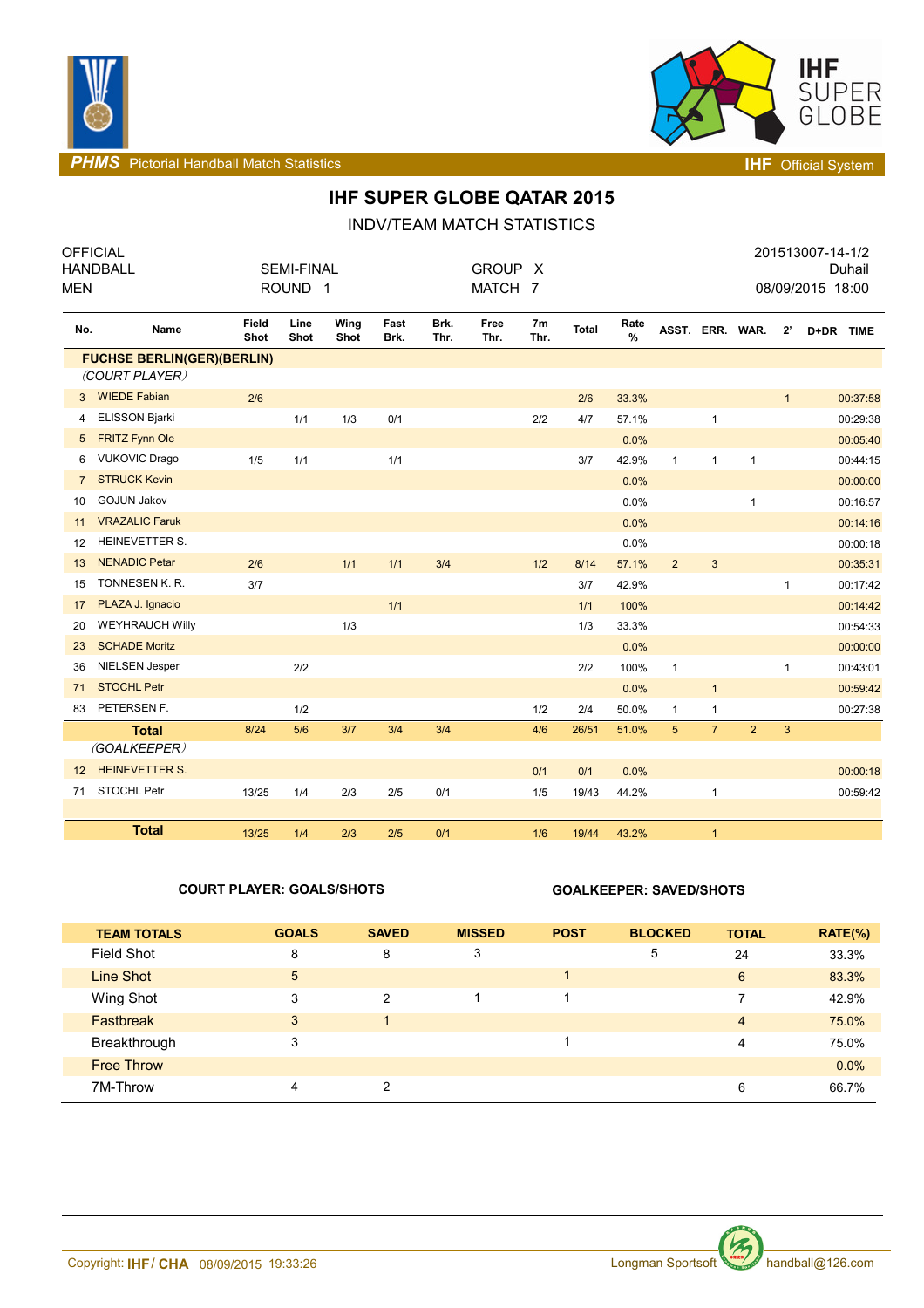



**PHMS** Pictorial Handball Match Statistics **Intervalse and Contract Contract Contract Contract Contract Contract Contract Contract Contract Contract Contract Contract Contract Contract Contract Contract Contract Contract C** 

# **IHF SUPER GLOBE QATAR 2015**

INDV/TEAM MATCH STATISTICS

| <b>OFFICIAL</b><br><b>MEN</b> | <b>HANDBALL</b>          |               | <b>SEMI-FINAL</b><br>ROUND <sub>1</sub> |              |              |              | <b>GROUP</b><br>MATCH 7 | X.                     |              |                       |                 |                |                |                | 201513007-14-2/2<br>Duhail<br>08/09/2015 18:00 |
|-------------------------------|--------------------------|---------------|-----------------------------------------|--------------|--------------|--------------|-------------------------|------------------------|--------------|-----------------------|-----------------|----------------|----------------|----------------|------------------------------------------------|
| No.                           | Name                     | Field<br>Shot | Line<br>Shot                            | Wing<br>Shot | Fast<br>Brk. | Brk.<br>Thr. | Free<br>Thr.            | 7 <sub>m</sub><br>Thr. | <b>Total</b> | Rate<br>$\frac{0}{0}$ | ASST. ERR. WAR. |                |                | $2^{\prime}$   | D+DR TIME                                      |
|                               | FC BARCELONA(ESP)(BARCA) |               |                                         |              |              |              |                         |                        |              |                       |                 |                |                |                |                                                |
|                               | (COURT PLAYER)           |               |                                         |              |              |              |                         |                        |              |                       |                 |                |                |                |                                                |
| $\mathbf{1}$                  | PEREZ DE V. G.           |               |                                         |              |              |              |                         |                        |              | 0.0%                  | $\mathbf{1}$    |                |                |                | 01:00:00                                       |
| 3                             | NODDESBO Jesper          |               | 0/1                                     |              |              |              |                         |                        | 0/1          | 0.0%                  |                 |                |                |                | 00:01:38                                       |
| 6                             | <b>KOPLJAR Marko</b>     | 0/3           |                                         |              |              |              |                         |                        | 0/3          | 0.0%                  |                 |                |                |                | 00:18:01                                       |
| 8                             | <b>TOMAS Victor</b>      |               |                                         | 0/2          |              |              |                         |                        | 0/2          | 0.0%                  |                 |                |                | $\mathbf{1}$   | 00:31:21                                       |
| 9                             | <b>ENTRERRIOS Raul</b>   | 1/5           |                                         |              |              |              |                         |                        | 1/5          | 20.0%                 |                 | $\mathbf{1}$   | $\mathbf{1}$   |                | 00:31:30                                       |
| 10                            | SORHAINDO Cedric         |               | 2/2                                     |              |              |              |                         |                        | 2/2          | 100%                  |                 |                |                |                | 00:42:51                                       |
| 11                            | <b>SARMIENTO Daniel</b>  | 1/2           | 0/2                                     |              |              | 1/1          |                         |                        | 2/5          | 40.0%                 | $\mathbf{1}$    | $\mathbf{1}$   |                |                | 00:09:43                                       |
| 12                            | <b>SARIC Daniel</b>      |               |                                         |              |              |              |                         |                        |              | 0.0%                  |                 |                |                |                | 00:00:00                                       |
| 13                            | <b>ARINO Aitor</b>       |               |                                         |              | 2/2          |              |                         |                        | 2/2          | 100%                  |                 |                |                |                | 00:27:03                                       |
| 18                            | <b>GURBINDO Eduardo</b>  |               | 0/1                                     |              |              |              |                         |                        | 0/1          | 0.0%                  |                 |                |                |                | 00:17:27                                       |
| 19                            | <b>SIGURDSSON G.</b>     |               |                                         |              | 0/1          |              |                         |                        | 0/1          | 0.0%                  |                 |                |                |                | 00:41:42                                       |
| 21                            | SYPRZAK Kamil            |               |                                         | 1/1          |              |              |                         |                        | 1/1          | 100%                  |                 | $\mathbf{1}$   |                | $\mathbf{1}$   | 00:22:19                                       |
| 27                            | <b>MORROS Viran</b>      |               |                                         |              | 0/1          |              |                         |                        | 0/1          | 0.0%                  | $\mathbf{1}$    |                | $\mathbf{1}$   |                | 00:26:59                                       |
| 39                            | <b>JICHA Filip</b>       | 4/8           |                                         |              |              |              |                         |                        | 4/8          | 50.0%                 | $\mathbf{1}$    | 3              |                |                | 00:32:18                                       |
| 42                            | <b>JALLOUZ Wael</b>      | 2/6           |                                         |              |              |              |                         |                        | 2/6          | 33.3%                 |                 | $\mathbf{1}$   |                |                | 00:12:57                                       |
| 77                            | <b>LAZAROV Kiril</b>     | 4/7           | 1/1                                     |              | 1/1          |              |                         | 5/6                    | 11/15        | 73.3%                 |                 |                |                |                | 00:30:48                                       |
|                               | <b>Total</b>             | 12/31         | 3/7                                     | 1/3          | 3/5          | 1/1          |                         | 5/6                    | 25/53        | 47.2%                 | $\overline{4}$  | $\overline{7}$ | $\overline{2}$ | $\overline{2}$ |                                                |
|                               | (GOALKEEPER)             |               |                                         |              |              |              |                         |                        |              |                       |                 |                |                |                |                                                |
| 1                             | PEREZ DE V. G.           | 8/16          | 0/5                                     | 2/5          | 1/4          | 0/3          |                         | 2/6                    | 13/39        | 33.3%                 | $\mathbf{1}$    |                |                |                | 01:00:00                                       |
|                               |                          |               |                                         |              |              |              |                         |                        |              |                       |                 |                |                |                |                                                |
|                               |                          |               |                                         |              |              |              |                         |                        |              |                       |                 |                |                |                |                                                |
|                               | <b>Total</b>             | 8/16          | 0/5                                     | 2/5          | 1/4          | 0/3          |                         | 2/6                    | 13/39        | 33.3%                 | $\mathbf{1}$    |                |                |                |                                                |

### **COURT PLAYER: GOALS/SHOTS GOALKEEPER: SAVED/SHOTS**

| <b>TEAM TOTALS</b> | <b>GOALS</b> | <b>SAVED</b>   | <b>MISSED</b> | <b>POST</b> | <b>BLOCKED</b> | <b>TOTAL</b>   | $RATE(\%)$ |
|--------------------|--------------|----------------|---------------|-------------|----------------|----------------|------------|
| <b>Field Shot</b>  | 12           | 13             |               | 3           | 2              | 31             | 38.7%      |
| Line Shot          | 3            | 4              |               |             | 4.             | 7 <sup>1</sup> | 42.9%      |
| Wing Shot          |              | $\overline{2}$ |               |             |                | 3              | 33.3%      |
| Fastbreak          | 3            | 2              |               |             |                | 5              | 60.0%      |
| Breakthrough       |              |                |               |             |                |                | 100.0%     |
| <b>Free Throw</b>  |              |                |               |             |                |                | 0.0%       |
| 7M-Throw           | 5            |                |               |             |                | 6              | 83.3%      |